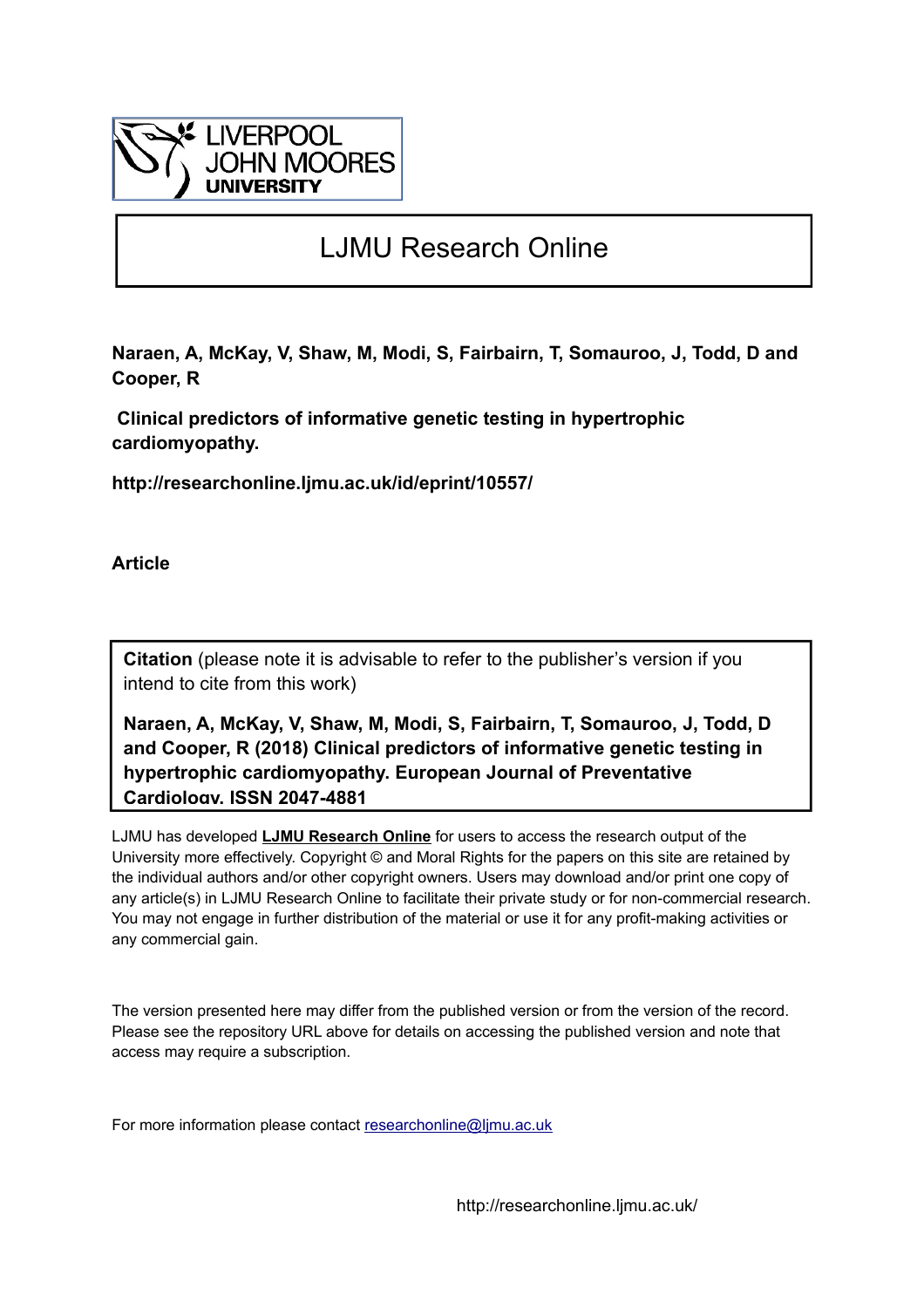### **1. Introduction**

Hypertrophic cardiomyopathy (HCM) is characterised by unexplained left ventricular hypertrophy in the absence of increased afterload. It is often a result of variants in sarcomeric genes including those that code for the actin and myosin filaments, the z discs and some calcium handling proteins. Mutations in MYBPC3, (affecting the myosin binding protein) MYH7 (affecting the myosin filament) TNNT2 and TNNI3 (affecting the actin filament) have been reported as the most frequent. Nonsarcomeric mutations are less common.

Patients suspected of having HCM can undergo genetic testing. The benefits of testing lie predominantly in using details of a pathogenic mutation to assess risk in other family members, but some mutations can give useful prognostic information.

We reviewed a consecutive series of HCM genetic panels performed across the Merseyside and Cheshire region in the UK and analysed for clinical parameters that predicted an informative result.

#### **2. Aims**

To identify clinical parameters that can predict an informative result in patients suspected of having HCM.

#### **3. Methods**

A retrospective analysis of 126 consecutive unrelated patients undergoing genetic testing with a confirmed diagnosis of HCM was conducted in a tertiary cardiomyopathy service between January 2014 and June 2016. We used a standard 19-gene panel using next generation sequencing (Oxford molecular genetics laboratory, UK). Informative results included class 4 or 5 variants deemed 'pathogenic' or 'likely pathogenic'.

Cardiac MRI and echocardiography were used to identify left ventricular morphology and measure wall thickness. 12-lead ECG and 24 hour ambulatory ECG monitoring was used to assess for T-wave inversion and non-sustained ventricular tachycardia (NSVT), respectively.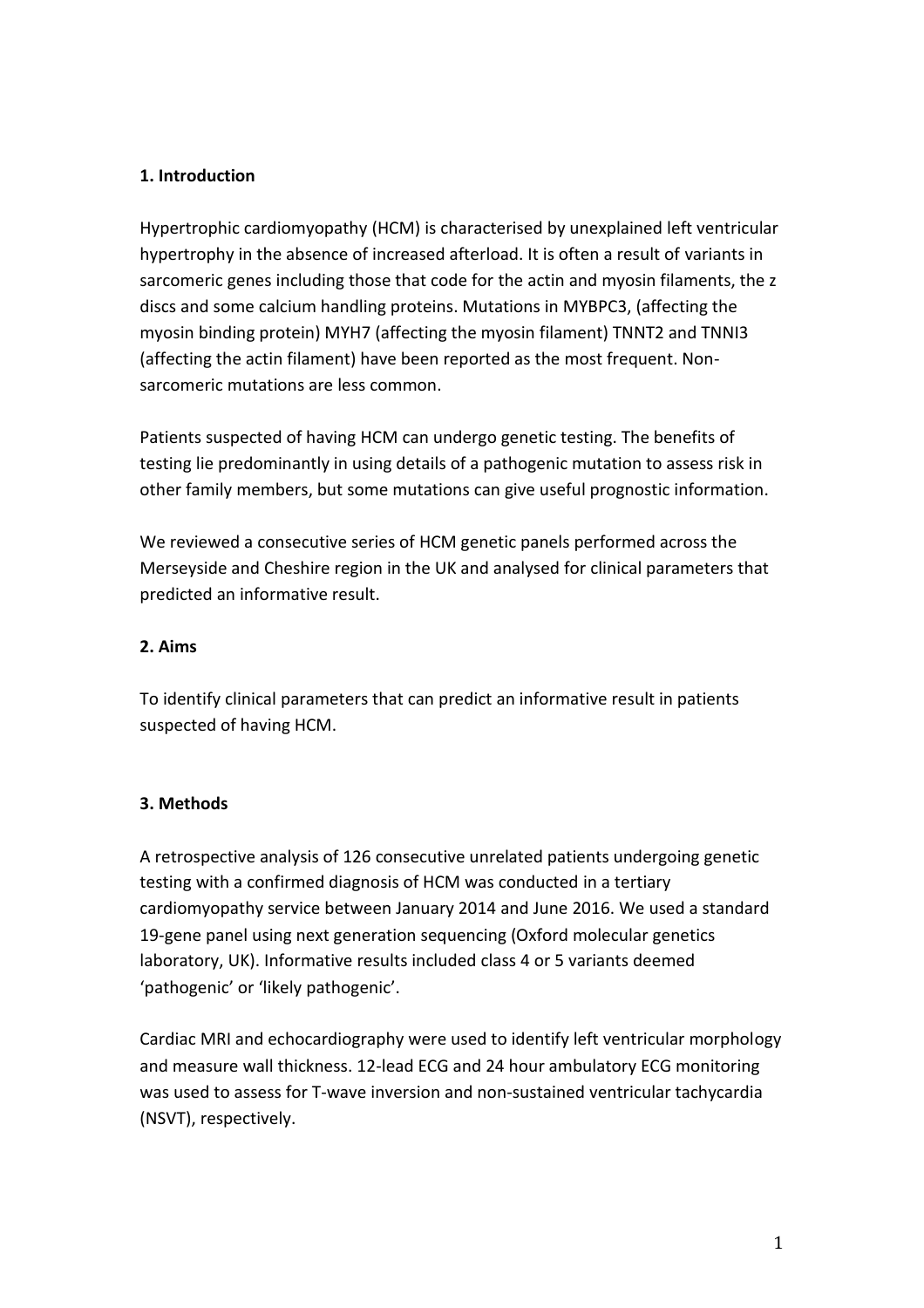#### **4. Results**

The mean age was 57.5 years old. 91 (72%) were male.

44/126 (35%) genetic tests were informative. Patients with informative tests were younger, (median 50.2 years; inter-quartile range [IQR] 34.1-61.8) vs. 58.6 years; IQR 50.0-66.5, p=0.007), were more likely to have a positive family history (FH) of HCM or sudden cardiac death (SCD) (59.1% vs 25.6%, p<0.001) and predominantly had reverse curve morphology of the interventricular septum (64%) (Figure 1.). Twentytwo (50%) patients had a variant in MYBPC3, 11(25%) in MYH7, 3(7%) in TNNI3. GLA, TNNT2, TPM1 had an incidence of 2. The incidence for CSRP3 and PRKAG was 1.

Univariate analysis demonstrated that neither NSVT (p=0.29) or maximum measured wall thickness (p=0.70) predicted an informative test. T wave inversion did not meet the generally accepted statistical cut-off p value of <0.05 (p=0.06). A lower proportion of patients with apical (18%) or sigmoid (19%) morphology had informative genetic testing, compared to 48% of those with reverse curve morphology.

Multivariate analysis demonstrated that a reverse curve morphology (odds ratio (OR) 2.99, CI 1.28-7.01, p=0.012), family history of SCD/HCM (OR 2.91 CI 1.28-6.72, p=0.012) and younger age at time of testing (OR 0.97, CI 0.94-0.99, P=0.008) were predictive of an informative test. A family history of HCM/SCD and reverse curve morphology has a similar OR, 2.99 and 2.91 respectively, whereas younger age had less of an affect with an OR of 0.97. Although there were different OR weightings these 3 factors could then be used in a cumulative manner to predict informative tests. Age was converted from a continuous scale to a binary ≤50 or >50. If none of these factors were present the chance of finding an informative result was 10%. If one factor was present informative results were seen in 28%, 2 factors = 55% and all 3 factors = 77%.

Reverse curve morphology was the most common LV morphology seen with MYBPC3 and MYH7 genetic mutations (77% of informative *MYBPC3* tests and 60% of *MYH7*.) Apical, sigmoid, focal and concentric morphologies did not show any particular trends due to low numbers,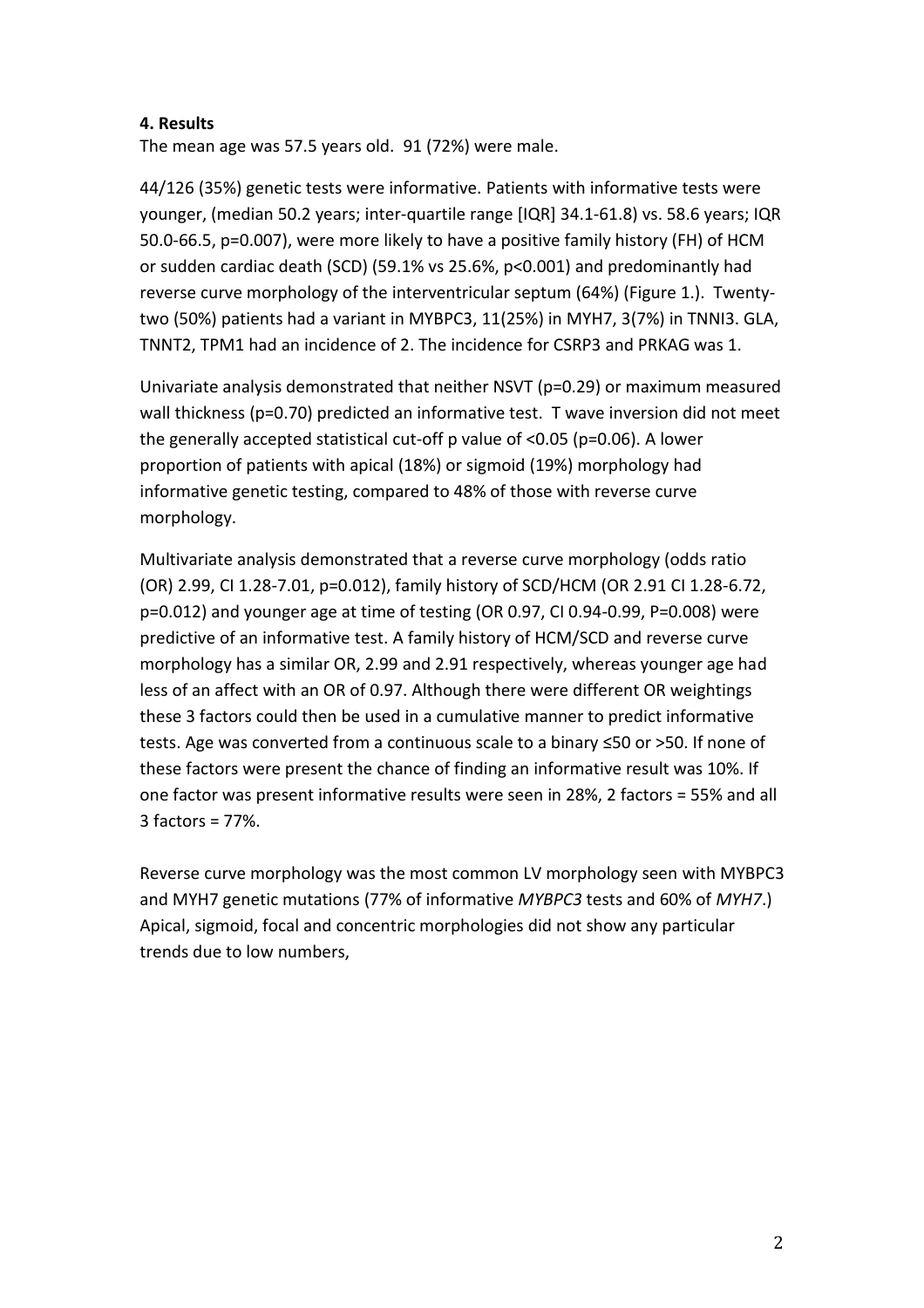Reverse curve morphology accounted for a greater proportion of patients with informative results (28/44 (64%) patients), than in those with uninformative results (31/82 (38%) patients). It also highlights that more patients with uninformative results had apical or sigmoid morphologies. 24% and 27% of uninformative tests were apical and sigmoid in contrast to 11% for both apical and sigmoid in informative tests.

## **5. Conclusions**

This data illustrates that younger age of diagnosis, FH of SCD or HCM and reverse curve morphology were positive predictors for informative genetic results.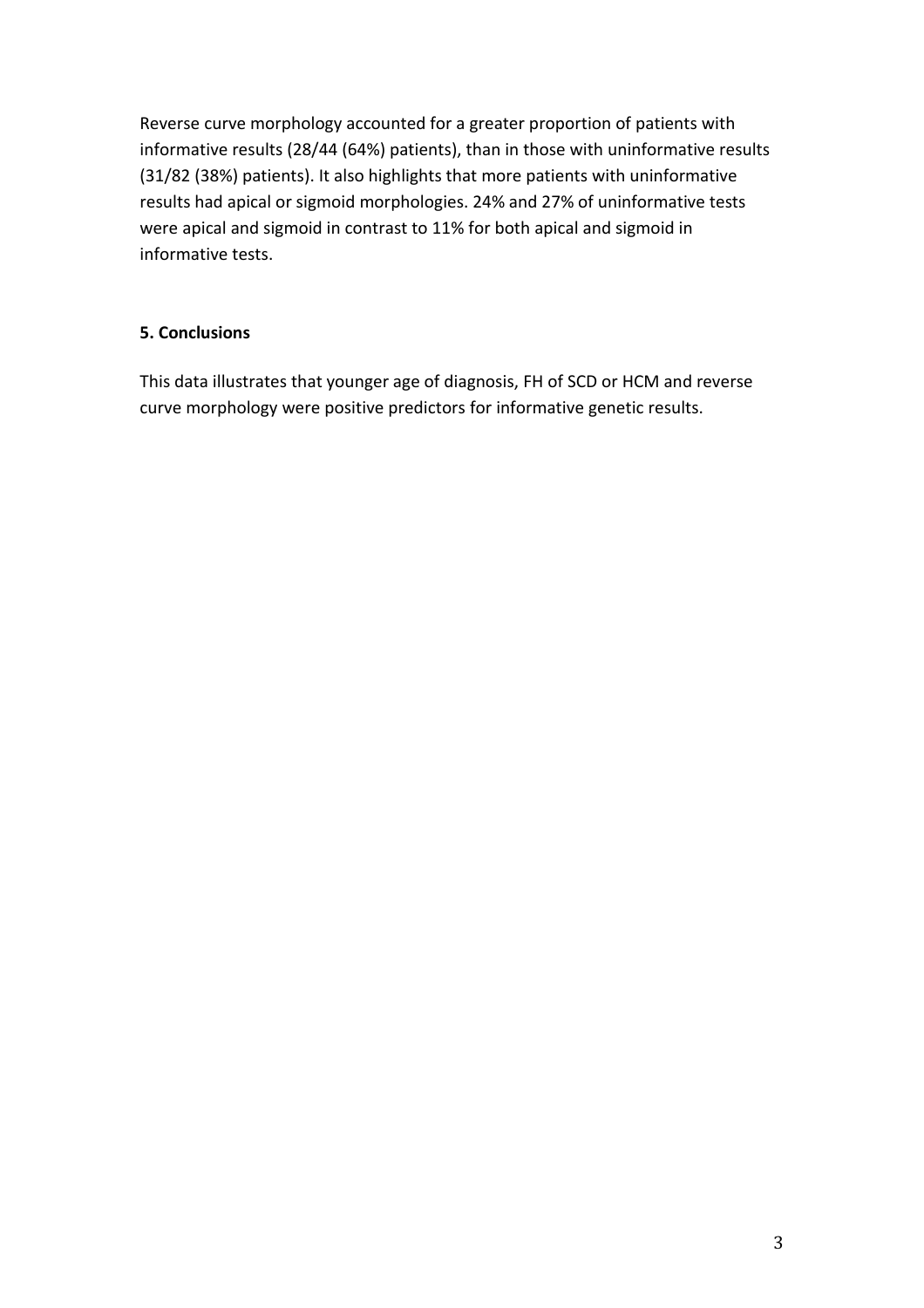# **6. References**

1. [Van Driest SL,](https://www.ncbi.nlm.nih.gov/pubmed/?term=Van%20Driest%20SL%5BAuthor%5D&cauthor=true&cauthor_uid=15945527) [Ommen](https://www.ncbi.nlm.nih.gov/pubmed/?term=Ommen%20SR%5BAuthor%5D&cauthor=true&cauthor_uid=15945527) SR, [Tajik AJ,](https://www.ncbi.nlm.nih.gov/pubmed/?term=Tajik%20AJ%5BAuthor%5D&cauthor=true&cauthor_uid=15945527) [Gersh BJ,](https://www.ncbi.nlm.nih.gov/pubmed/?term=Gersh%20BJ%5BAuthor%5D&cauthor=true&cauthor_uid=15945527) [Ackerman MJ,](https://www.ncbi.nlm.nih.gov/pubmed/?term=Ackerman%20MJ%5BAuthor%5D&cauthor=true&cauthor_uid=15945527) Yield of genetic testing in hypertrophic cardiomyopathy; Mayo Clinic Proceedings, June 2005

2. [Marsiglia JD,](https://www.ncbi.nlm.nih.gov/pubmed/?term=Marsiglia%20JD%5BAuthor%5D&cauthor=true&cauthor_uid=24625281) [Credidio FL,](https://www.ncbi.nlm.nih.gov/pubmed/?term=Credidio%20FL%5BAuthor%5D&cauthor=true&cauthor_uid=24625281) [de Oliveira TG,](https://www.ncbi.nlm.nih.gov/pubmed/?term=de%20Oliveira%20TG%5BAuthor%5D&cauthor=true&cauthor_uid=24625281) [Reis RF,](https://www.ncbi.nlm.nih.gov/pubmed/?term=Reis%20RF%5BAuthor%5D&cauthor=true&cauthor_uid=24625281) [Antunes Mde O,](https://www.ncbi.nlm.nih.gov/pubmed/?term=Antunes%20Mde%20O%5BAuthor%5D&cauthor=true&cauthor_uid=24625281) [de Araujo](https://www.ncbi.nlm.nih.gov/pubmed/?term=de%20Araujo%20AQ%5BAuthor%5D&cauthor=true&cauthor_uid=24625281)  [AQ,](https://www.ncbi.nlm.nih.gov/pubmed/?term=de%20Araujo%20AQ%5BAuthor%5D&cauthor=true&cauthor_uid=24625281) [Pedrosa RP,](https://www.ncbi.nlm.nih.gov/pubmed/?term=Pedrosa%20RP%5BAuthor%5D&cauthor=true&cauthor_uid=24625281) Barbosa-Ferreira JM, [Mady C,](https://www.ncbi.nlm.nih.gov/pubmed/?term=Mady%20C%5BAuthor%5D&cauthor=true&cauthor_uid=24625281) [Krieger JE,](https://www.ncbi.nlm.nih.gov/pubmed/?term=Krieger%20JE%5BAuthor%5D&cauthor=true&cauthor_uid=24625281) [Arteaga-Fernandez](https://www.ncbi.nlm.nih.gov/pubmed/?term=Arteaga-Fernandez%20E%5BAuthor%5D&cauthor=true&cauthor_uid=24625281)  [E,](https://www.ncbi.nlm.nih.gov/pubmed/?term=Arteaga-Fernandez%20E%5BAuthor%5D&cauthor=true&cauthor_uid=24625281) [Pereira AC;](https://www.ncbi.nlm.nih.gov/pubmed/?term=Pereira%20AC%5BAuthor%5D&cauthor=true&cauthor_uid=24625281) Clinical predictors of a positive genetic test in hypertrophic cardiomyopathy in the Brazilian population; BMC Cardiovascular disorders; March 2014

3. [Bos JM,](https://www.ncbi.nlm.nih.gov/pubmed/?term=Bos%20JM%5BAuthor%5D&cauthor=true&cauthor_uid=24793961) [Will ML,](https://www.ncbi.nlm.nih.gov/pubmed/?term=Will%20ML%5BAuthor%5D&cauthor=true&cauthor_uid=24793961) [Gersh BJ,](https://www.ncbi.nlm.nih.gov/pubmed/?term=Gersh%20BJ%5BAuthor%5D&cauthor=true&cauthor_uid=24793961) [Kruisselbrink TM,](https://www.ncbi.nlm.nih.gov/pubmed/?term=Kruisselbrink%20TM%5BAuthor%5D&cauthor=true&cauthor_uid=24793961) [Ommen SR,](https://www.ncbi.nlm.nih.gov/pubmed/?term=Ommen%20SR%5BAuthor%5D&cauthor=true&cauthor_uid=24793961) [Ackerman MJ;](https://www.ncbi.nlm.nih.gov/pubmed/?term=Ackerman%20MJ%5BAuthor%5D&cauthor=true&cauthor_uid=24793961)

Characterization of a phenotype-based genetic test prediction score for unrelated patients with hypertrophic cardiomyopathy; Mayo Clinic Proceedings, June 2014

4. Ingles J; Sarina T; Yeates L; Hunt L; Macciocca I; McCormack L; Winship I; McGaughran J; Atherton J; Semsarian C; Clinical predictors of genetic testing outcomes in hypertrophic cardiomyopathy; American College of Medical Genetics and Genomics; December 2013

5. Gruner C; Ivanov J; Care M; Williams L; Moravsky G; Yang H; Laczay B; Siminovitch K; Woo A; Rakowski H; Toronto Hypertrophic Cardiomyopathy Genotype Score for Prediction of a Positive Genotype in Hypertrophic Cardiomyopathy; Circulation, Cardiovascular genetics; February 2013